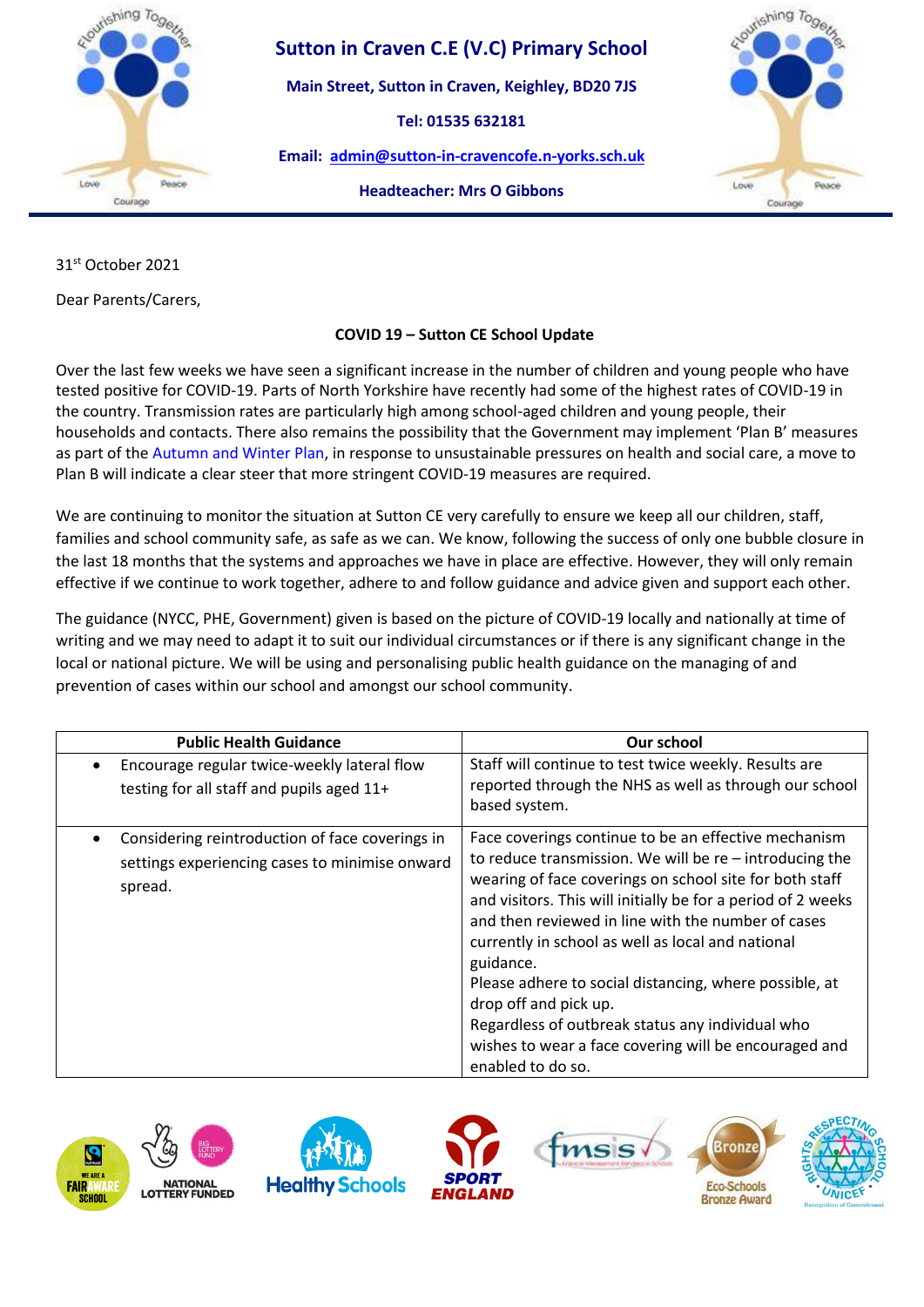

**Main Street, Sutton in Craven, Keighley, BD20 7JS**

#### **Tel: 01535 632181**

#### **Email: [admin@sutton-in-cravencofe.n-yorks.sch.uk](mailto:admin@sutton-in-cravencofe.n-yorks.sch.uk)**



|                                                                                        | Please ensure your child/ren stay at home if unwell<br>with other respiratory illnesses.                                                                                                                                                                                                                                                                                                                                                                                                                                                                                                             |
|----------------------------------------------------------------------------------------|------------------------------------------------------------------------------------------------------------------------------------------------------------------------------------------------------------------------------------------------------------------------------------------------------------------------------------------------------------------------------------------------------------------------------------------------------------------------------------------------------------------------------------------------------------------------------------------------------|
| Wearing face coverings on shared transport<br>(e.g. school buses, public transport)    | In line with existing guidance, may we remind you<br>about the importance of this measure. Please follow<br>and adhere to this guidance if using shared transport.                                                                                                                                                                                                                                                                                                                                                                                                                                   |
| Continuing to reinforce messages on good hand<br>$\bullet$<br>and respiratory hygiene  | We will continue to support our children with regular<br>hand washing with soap and water at set times<br>throughout the day in line with our risk assessment.<br>We revisit 'Catch it, Bin it, Kill it' messages regularly and<br>support the children to follow this.<br>As parents/carers, please continue to encourage your<br>child/ren to wash their hands regularly with soap and<br>water, or use hand sanitiser if handwashing facilities<br>are not available. Encourage your child/ren to use a<br>tissue to catch coughs and sneezes as part of 'Catch it,<br>Bin it, Kill it' messages. |
| Maximising ventilation in classrooms and other<br>shared spaces.                       | We will be keeping windows open/partly open as much<br>as is practicable. We know this will bring additional<br>challenges as we enter the colder months. Due to this<br>we will continue to review our ventilation across school<br>regularly, following the updated guidance from HSE and<br>reflect the needs and organisation of Sutton CE.                                                                                                                                                                                                                                                      |
| Reducing mixing between year groups and<br>classes and limiting visitors to the school | The children and staff have thoroughly enjoyed being<br>back in the hall for Collective Worship and lunch time,<br>however with the current situation we will, once again,<br>be reducing the mixing of classes for the next two<br>weeks. This is to reduce the risk of transmission of<br>COVID-19 between groups of children.<br>We will continue to have whole school Collective<br>Worship via teams and lunch will be served in<br>classrooms. Additional staff will be put in place to<br>support our children during these times.                                                            |
| Assessing whether educational trips and<br>residential visits should go ahead          | This half term there are currently no educational trips<br>or residential trips organised. We will review all local<br>and national guidance when considering booking trips<br>this side of Christmas. Our residential is booked for the<br>Summer Term and we hope that this will go ahead as<br>planned.                                                                                                                                                                                                                                                                                           |
| Assess whether additional visits/events at<br>school should go ahead                   | We will be keeping visitors to a limit over the next two<br>weeks, essential visitors only. Meetings will return to<br>being online via teams. We will review this in a couple                                                                                                                                                                                                                                                                                                                                                                                                                       |











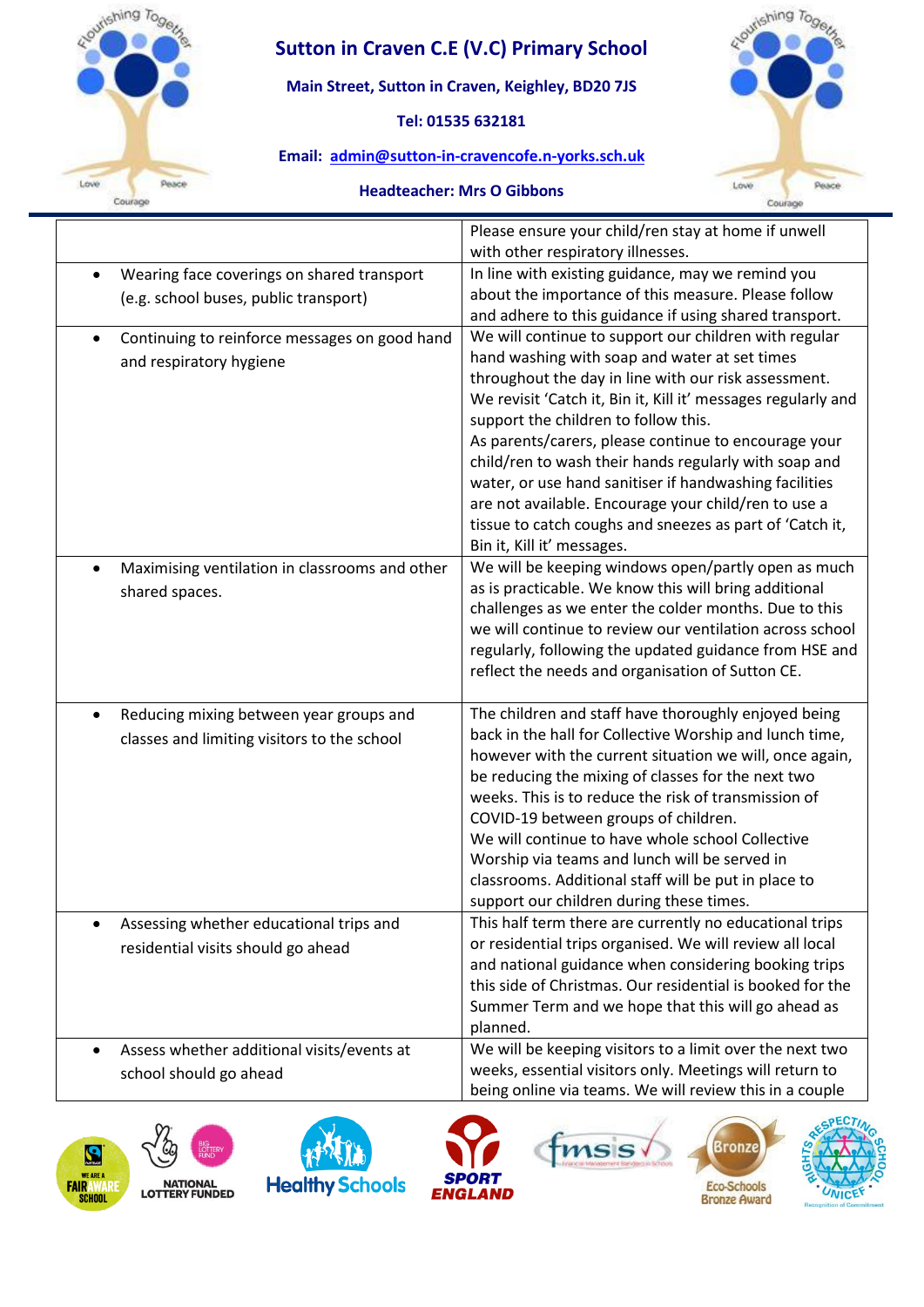

**Main Street, Sutton in Craven, Keighley, BD20 7JS**

#### **Tel: 01535 632181**

#### **Email: [admin@sutton-in-cravencofe.n-yorks.sch.uk](mailto:admin@sutton-in-cravencofe.n-yorks.sch.uk)**



#### **Headteacher: Mrs O Gibbons**

|                                                                                      | of weeks and take a decision based on local and<br>national guidance. If you would like to meet with your<br>child's class teacher, please arrange this via telephone<br>or teams.<br>We have therefore taken the decision to postpone our<br>open day for prospective and current parents/carers<br>until Wednesday 24 <sup>th</sup> November. This may also have to<br>be by appointment but we will ensure this is<br>communicated effectively and in a timely fashion. |
|--------------------------------------------------------------------------------------|----------------------------------------------------------------------------------------------------------------------------------------------------------------------------------------------------------------------------------------------------------------------------------------------------------------------------------------------------------------------------------------------------------------------------------------------------------------------------|
| Continuing to implement our robust additional<br>cleaning schedule throughout school | We will continue to maintain high levels of hygiene and<br>our additional cleaning regime will remain in place. This<br>includes:<br>Particular focus on frequently touched surfaces<br>$\bullet$<br>e.g. light switches, door handles, handrails,<br>taps, table tops, shared equipment<br>More frequent cleaning of toilets and<br>$\bullet$<br>classroom surfaces                                                                                                       |

#### **Testing**

**If anyone in your family has symptoms of COVID-19 they must isolate and book a PCR test. Please inform school as soon as possible of symptoms and test results so that we can support the reduction in transmission throughout school. We will review and amend our procedures accordingly and appropriately using our outbreak management plan and school risk assessment.** 

*The 3 main symptoms of COVID-19 remain as*

- *a fever (temperature 37.8OC or higher)*
- *a new continuous cough*
- *a change to/loss of taste or smell.*

*However, other commonly reported symptoms of the Delta variant include headache, sore throat, tiredness, and cold-like symptoms, so please be aware of these as well and stay at home and seek further testing if you are in any doubt.*